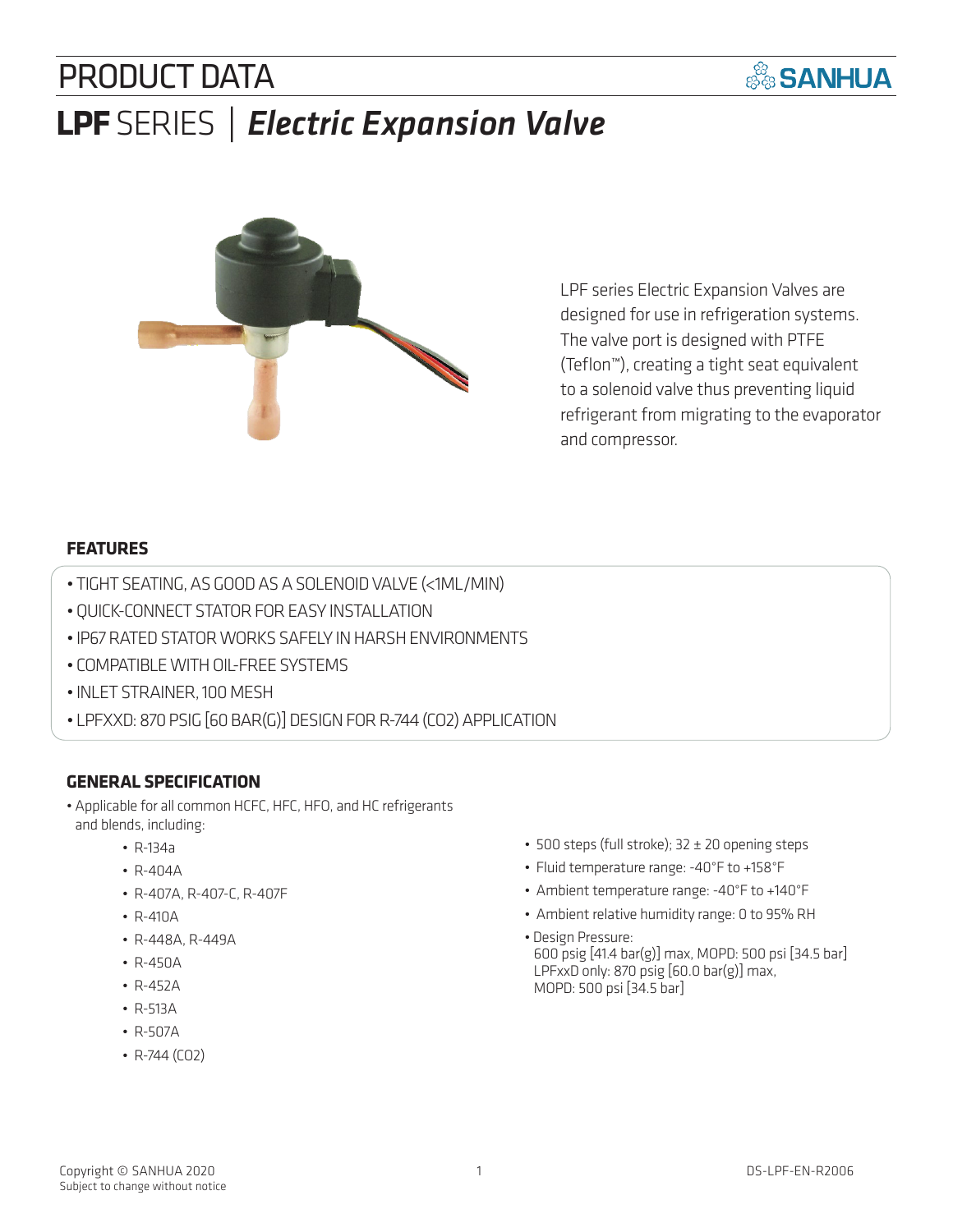## PRODUCT DATA



### **LPF** SERIES **|** *Electric Expansion Valve*

### **ELECTRICAL PARAMETERS**

- Rated voltage: 12V DC (± 10%), rectangular wave
- Excitation mode: 1 2 phase excitation, unipolar actuation
- Excitation rate: 30 90pps
- Full stroke time: 6s @ 90pps
- Coil current: 260 mA/phase (20°C)
- Coil resistance:  $46 \pm 3.7 \Omega$ /phase (20°C)
- Insulation class of coil: E
- Protection class: IP 67
- Compatible with Sanhua SEC series controller

### **MODEL DESIGNATION**

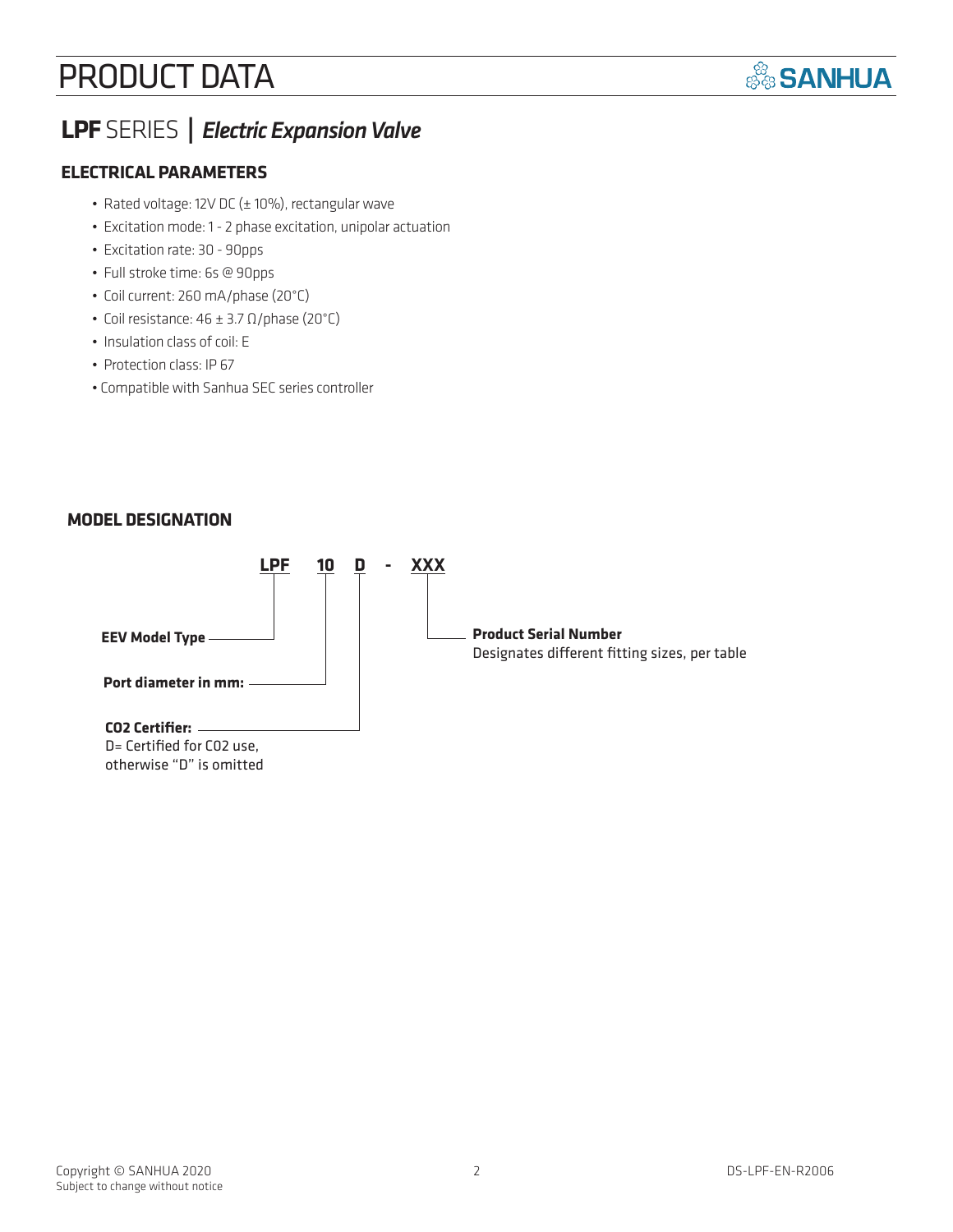## PRODUCT DATA



## **LPF** SERIES **|** *Electric Expansion Valve*

### **REFRIGERANT CAPACITY TABLES**

#### **Air Conditioning**

|                     | <b>Refrigerant</b> |                       |                       |               |  |  |  |  |  |
|---------------------|--------------------|-----------------------|-----------------------|---------------|--|--|--|--|--|
| <b>Model</b><br>No. |                    | <b>R-407C</b>         | <b>R-410A</b>         |               |  |  |  |  |  |
|                     |                    | $\triangle$ P=100 psi | $\triangle$ P=160 psi |               |  |  |  |  |  |
|                     | tons               | <b>BTU/hr</b>         | tons                  | <b>BTU/hr</b> |  |  |  |  |  |
| LPF08               | 0.51               | 6.120                 | 0.64                  | 7,680         |  |  |  |  |  |
| LPF10               | 0.85               | 10,200                | 1.06                  | 12.720        |  |  |  |  |  |
| LPF14               | 1.69               | 20.280                | 2.12                  | 25,440        |  |  |  |  |  |
| LPF18               | 2.54               | 30.480                | 3.18                  | 38,160        |  |  |  |  |  |
| LPF <sub>24</sub>   | 4.24               | 50,880                | 5.29                  | 63,480        |  |  |  |  |  |

Conditions: 45°F evap temperature, 100°F liquid temperature

**Medium Temperature Refrigeration**

#### **CO2**

|              |             | <b>Refrigerant</b> |       |               |  |  |  |  |  |  |
|--------------|-------------|--------------------|-------|---------------|--|--|--|--|--|--|
| <b>Model</b> | R-744 (CO2) |                    |       |               |  |  |  |  |  |  |
| No.          | <b>MT</b>   |                    | LT    |               |  |  |  |  |  |  |
|              | tons        | <b>BTU/hr</b>      | tons  | <b>BTU/hr</b> |  |  |  |  |  |  |
| LPF08D       | 1.23        | 14,760             | 1.91  | 22,920        |  |  |  |  |  |  |
| LPF10D       | 2.05        | 24,600             | 3.19  | 38,280        |  |  |  |  |  |  |
| LPF14D       | 4.10        | 49,200             | 6.38  | 76,560        |  |  |  |  |  |  |
| LPF18D       | 6.14        | 73,680             | 9.57  | 114.840       |  |  |  |  |  |  |
| LPF24D       | 10.20       | 122,400            | 15.90 | 190.800       |  |  |  |  |  |  |

MT = Medium Temperature: 25°F evap temperature,

45°F liquid temperature  $\triangle$ P=150 psi LT=Low Temperature: -10°F evap temperature,

45°F liquid temperature  $\triangle$ P=350 psi

Note:

1. LPF stator is sold separately

2. Nominal capacity is at 480 fully open pulses of linear flow curve

|                     |                                | <b>Refrigerant</b> |         |        |      |                                                               |      |               |      |               |      |               |      |               |      |        |
|---------------------|--------------------------------|--------------------|---------|--------|------|---------------------------------------------------------------|------|---------------|------|---------------|------|---------------|------|---------------|------|--------|
| <b>Model</b><br>No. | <b>R-404A/</b><br><b>R-507</b> |                    | $R-290$ |        |      | <b>R-407A/</b><br>$R-448A/$<br><b>R-407F</b><br><b>R-449A</b> |      | <b>R-452A</b> |      | <b>R-134a</b> |      | <b>R-450A</b> |      | <b>R-513A</b> |      |        |
|                     | tons                           | <b>BTU/hr</b>      | tons    | BTU/hr | tons | BTU/hr                                                        | tons | BTU/hr        | tons | BTU/hr        | tons | BTU/hr        | tons | BTU/hr        | tons | BTU/hr |
| LPF08               | 0.37                           | 4.440              | 0.65    | 7.800  | 0.50 | 6.000                                                         | 0.50 | 6.000         | 0.38 | 4,560         | 0.43 | 5.160         | 0.40 | 4.800         | 0.35 | 4,200  |
| LPF <sub>10</sub>   | 0.62                           | 7.440              | 1.08    | 12.960 | 0.84 | 10.080                                                        | 0.84 | 10,080        | 0.63 | 7.560         | 0.72 | 8.640         | 0.67 | 8.040         | 0.59 | 7,080  |
| LPF14               | 1.24                           | 14.880             | 2.17    | 20,040 | 1.68 | 20.160                                                        | 1.68 | 20.160        | 1.26 | 15.120        | 1.44 | 17.280        | 1.33 | 15,960        | 1.18 | 14.160 |
| LPF18               | 1.86                           | 22,320             | 3.25    | 39,000 | 2.52 | 30.240                                                        | 2.52 | 30,240        | 1.89 | 22,680        | 2.16 | 25,920        | 2.00 | 24,000        | 1.77 | 21.240 |
| LPF24               | 3.10                           | 37.200             | 5.41    | 64.920 | 4.20 | 50.400                                                        | 4.21 | 50,520        | 3.15 | 37,800        | 3.60 | 43.200        | 3.33 | 39.960        | 2.94 | 35.280 |

Conditions: 25°F evap temperature, 100°F liquid temperature

### **Low Temperature Refrigeration**

|                     |      | <b>Refrigerant</b>   |              |               |                                 |               |                                 |               |               |               |  |  |  |  |
|---------------------|------|----------------------|--------------|---------------|---------------------------------|---------------|---------------------------------|---------------|---------------|---------------|--|--|--|--|
| <b>Model</b><br>No. |      | R-404A/<br>$R - 507$ | <b>R-290</b> |               | <b>R-407A/</b><br><b>R-407F</b> |               | <b>R-448A/</b><br><b>R-449A</b> |               | <b>R-452A</b> |               |  |  |  |  |
|                     | tons | <b>BTU/hr</b>        | tons         | <b>BTU/hr</b> | tons                            | <b>BTU/hr</b> | tons                            | <b>BTU/hr</b> | tons          | <b>BTU/hr</b> |  |  |  |  |
| LPF08               | 0.37 | 4.440                | 0.65         | 7,800         | 0.51                            | 6,120         | 0.51                            | 6,120         | 0.37          | 4.440         |  |  |  |  |
| LPF10               | 0.61 | 7,320                | 1.09         | 13,080        | 0.85                            | 10.200        | 0.85                            | 10,200        | 0.62          | 7,440         |  |  |  |  |
| LPF14               | 1.23 | 14,760               | 2.18         | 26,160        | 1.71                            | 20,520        | 1.71                            | 20,520        | 1.24          | 14,880        |  |  |  |  |
| LPF18               | 1.84 | 22,080               | 3.26         | 39,120        | 2.56                            | 30,720        | 2.56                            | 30,720        | 1.86          | 22,320        |  |  |  |  |
| LPF <sub>24</sub>   | 3.06 | 36,720               | 5.44         | 65.280        | 4.26                            | 51,120        | 4.27                            | 51,240        | 3.10          | 37,200        |  |  |  |  |

Conditions: -10°F evap temperature, 100°F liquid temperature